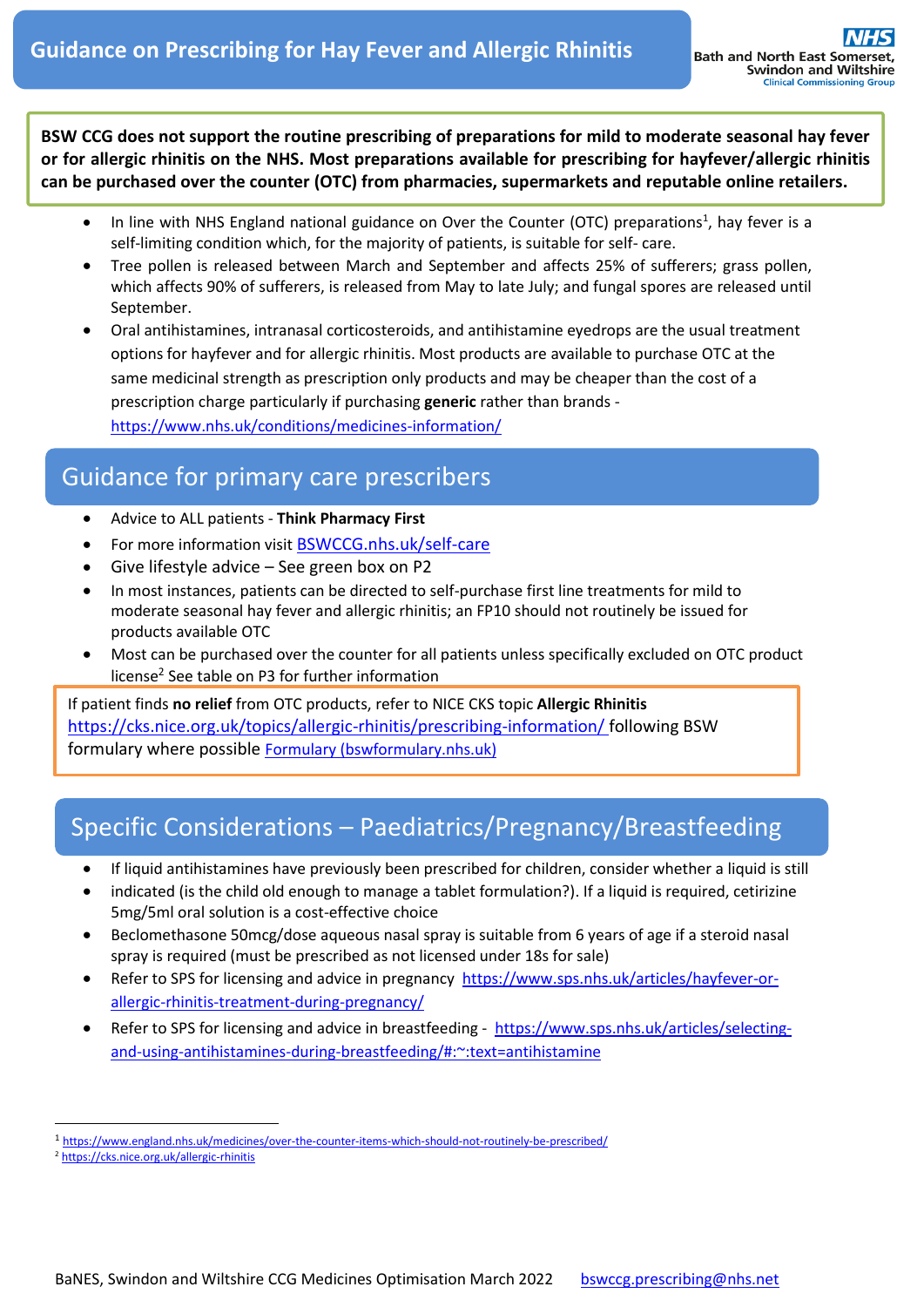#### **Lifestyle advice – (Allergen avoidance) -** ALL PATIENTS SHOULD BE GIVEN THIS ADVICE

- **For seasonal allergens like pollen, minimise outdoor activity at peak pollen times (early morning, early evening, during mowing) and avoid going outside during or after thunderstorms**
- **Keep house and car windows closed, especially when pollen count is high**
- **Avoid large grassy areas, woodland, cutting the grass, pollutants, and car fumes**
- **Wear wrap-around sunglasses**
- **When you get in from outside shower and change your clothes**
- **If possible, stay indoors when the pollen count is high**
- **Use petroleum jelly (Vaseline) inside your nose to block inhalation of pollen**
- **Don't dry washing outside to avoid pollen sticking to your clothes**
- **Consider buying a pollen filter for the air vents in the car**
- **Bedding to reduce exposure to house dust mite can be bought, if necessary, frequent hoovering may also help**
- **Patients must understand the importance of adherence to regular therapy for Allergic Rhinitis rather than PRN use.**
- **Smoking cessation advice/referral should be given if the patient is a smoker**

### **Useful Resources for Patients**

- Patient information on how to use **eye drops** correctly [How to Use Eye Drops | Patient](https://patient.info/news-and-features/how-to-use-eye-drops)
- Patient information on how to use **nose drops** correctly: <https://patient.info/health/allergies/features/how-to-use-nose-drops>
- Patient information on how to use **nasal spray** correctly: [Steroid Nasal Sprays | Hay Fever Nose Spray | Uses and Side Effects | Patient](https://patient.info/treatment-medication/steroids/steroid-nasal-sprays#nav-1)
- Patient information on how to use Flixonase nasules: <https://www.medicines.org.uk/EMC/medicine/4332/PIL/Flixonase+Nasule+Drops/>

### **Referral** – **in the following circumstances consider referring to appropriate specialist**

- Unilateral rhinorrhoea- may indicate cerebrospinal fluid leak
- Unilateral nasal blockage- may indicate foreign body or tumour (URGENT referral is required)
- Nasal crusting- may indicate granulomatosis or vasculitis
- Septal perforation- may indicate granulomatous disease
- If surgery may be required (for nasal blockage, nasal polyps, anatomical variations of the septum)
- When treatment with a combination of antihistamine and inhaled nasal corticosteroid is ineffective
- To consider immunotherapy in allergic rhinitis
- When an allergic trigger is suspected & allergen avoidance could mitigate symptoms
- If occupational rhinitis is suspected (also refer to an occupational health service)
- If symptoms persist despite surgery (e.g., recurrent sinusitis or nasal polyps)
- If there is chronic infective sinusitis lasting >3 months- this may indicate immune deficiency
- If there is concern that persistent symptoms are affecting sleep or daily performance

### **BSW CCG Cost Impact**

• **NHS BSW** spent **over £953,650 on** 262,734 prescription items for mild to moderate hay fever /allergic rhinitis during 2020-21. It should be noted that these medications are also used for perennial conditions such as urticaria as well as other allergies, so it is not possible to determine the spend on Allergic Rhinitis (seasonal or perennial)